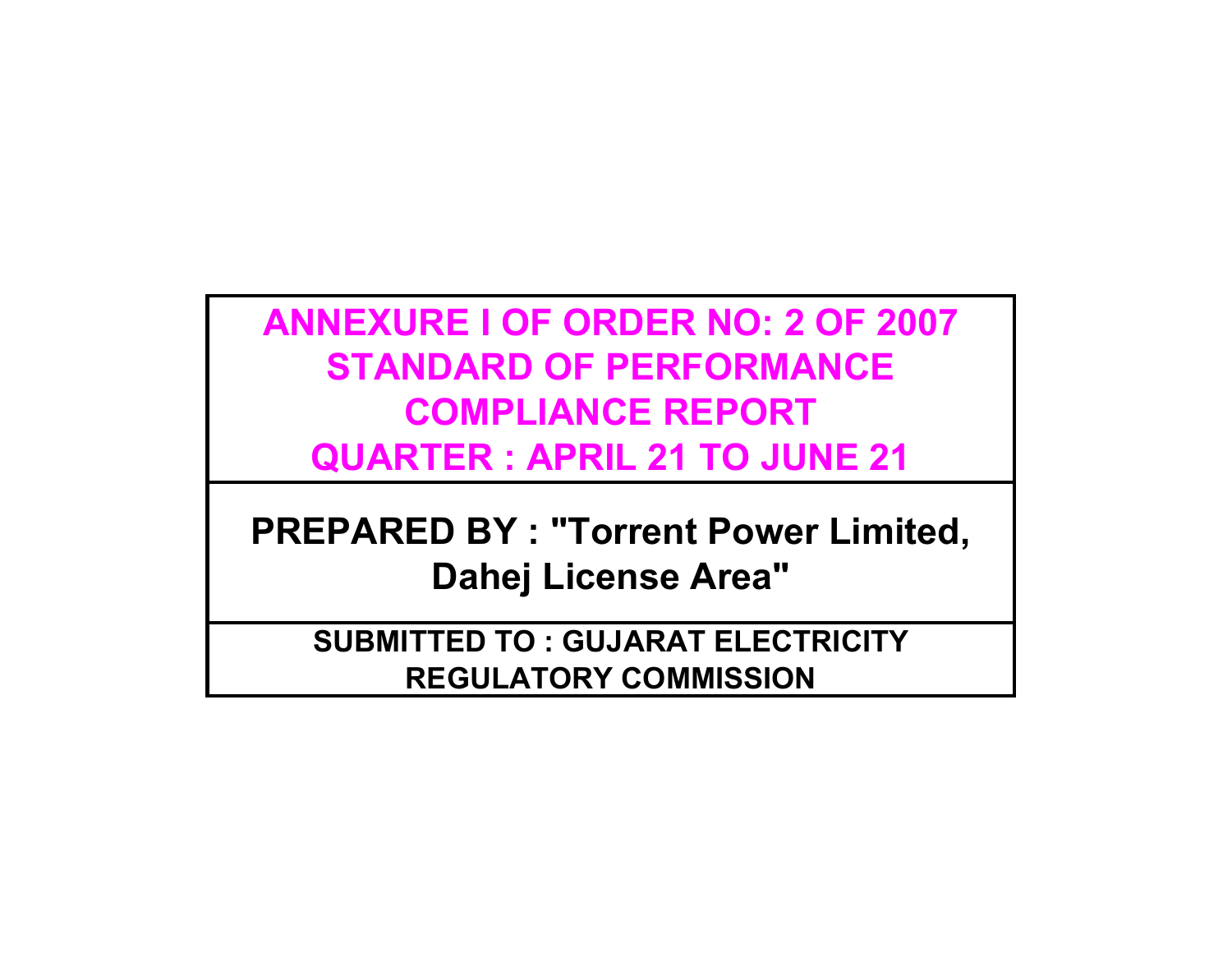#### **Performa SoP 001: Fatal and Non-fatal accident report**

|                                                              |    | No. of Accidents in the quarter |                                       |    |            | Cumulative since the first quarter of the current FY |                |    |    |            |
|--------------------------------------------------------------|----|---------------------------------|---------------------------------------|----|------------|------------------------------------------------------|----------------|----|----|------------|
| <b>Name of Area/Circle</b>                                   |    | <b>Departmental</b>             | <b>Outside</b><br><b>Departmental</b> |    |            |                                                      | <b>Outside</b> |    |    |            |
|                                                              | FH | <b>NFH</b>                      | FH                                    | FA | <b>NFH</b> | FH                                                   | <b>NFH</b>     | FH | FA | <b>NFH</b> |
| Dahej License Area                                           |    |                                 |                                       |    |            |                                                      |                |    |    |            |
| <b>FH-Fatal Human, NFH- Non Fatal Human, FA-Fatal Animal</b> |    |                                 |                                       |    |            |                                                      |                |    |    |            |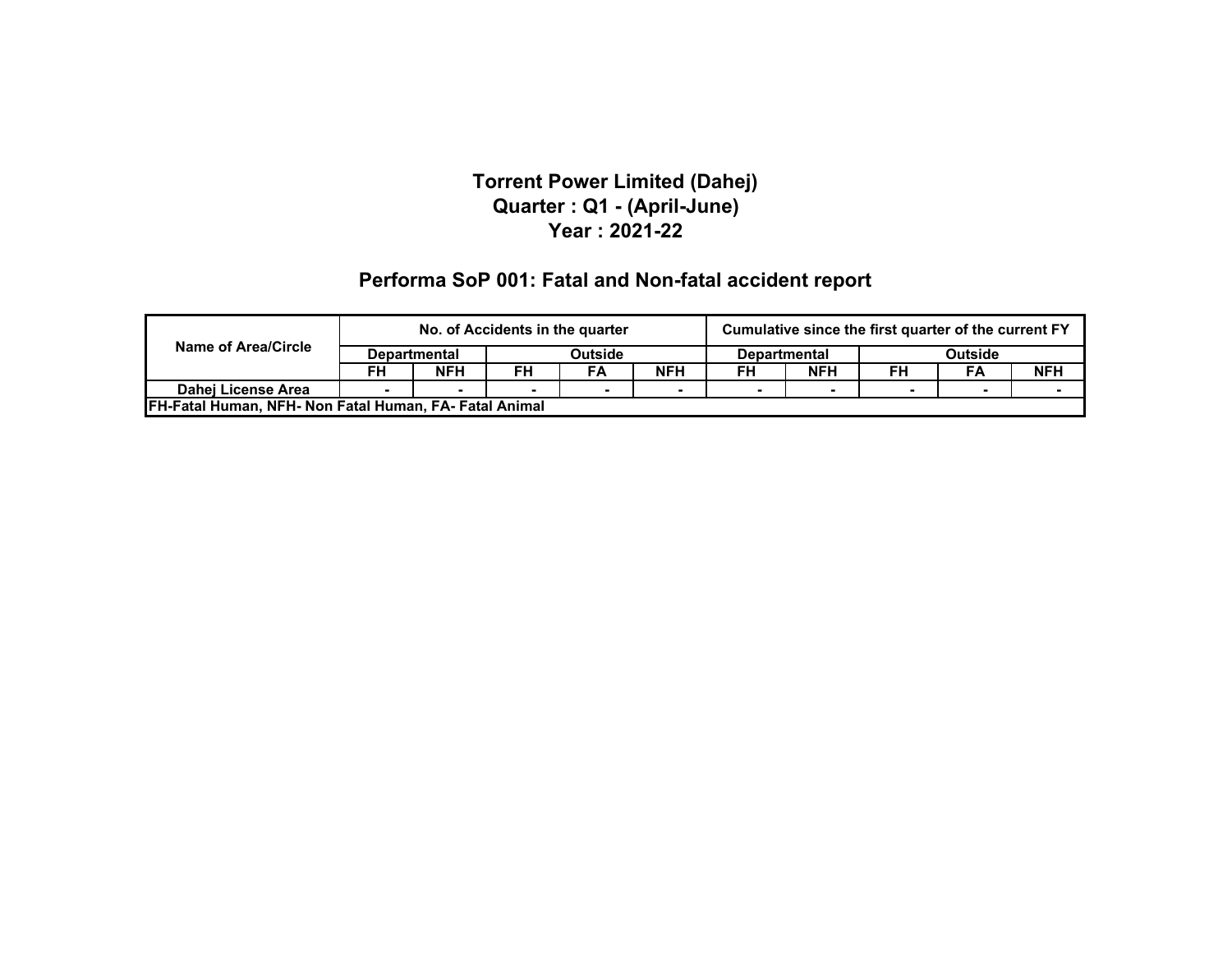#### **Performa SoP 003 B:Register For Compiling the complaints Classificationwise**

|                       |                                                                              |                                               |                                                 |                          | No. of complaints redressed during the quarter |                              |                                           |                                               |                          |                                                           |
|-----------------------|------------------------------------------------------------------------------|-----------------------------------------------|-------------------------------------------------|--------------------------|------------------------------------------------|------------------------------|-------------------------------------------|-----------------------------------------------|--------------------------|-----------------------------------------------------------|
| <b>Classification</b> |                                                                              | Pending<br>compliants<br>of previous<br>month | Complaints<br>received<br>during the<br>Quarter | Total<br>complaints      | Within 50%<br>of stipulated<br>time            | Within<br>stipulated<br>time | Up to double<br>the<br>stipulated<br>time | More than<br>double the<br>stipulated<br>time | Total                    | <b>Balance</b><br><b>Complaints</b><br>to be<br>redressed |
|                       | $\mathbf{1}$                                                                 | $\mathbf{2}$                                  | 3                                               | 4                        | 5                                              | 6                            | $\overline{7}$                            | 8                                             | $9 = Total 5 to 8$       | $10 = (4 - 9)$                                            |
|                       | Dahej License Area                                                           |                                               |                                                 |                          |                                                |                              |                                           |                                               |                          |                                                           |
| A(i)                  | Interruption in power supply-Loose<br>Connection from Pole                   | $\overline{\phantom{a}}$                      | $\sim$                                          | ÷.                       | ÷.                                             | $\blacksquare$               | $\overline{\phantom{a}}$                  | $\overline{\phantom{a}}$                      | $\sim$                   |                                                           |
| A (ii)                | Interruption in power supply-Interruption<br>due to line break down          |                                               | $\overline{\phantom{a}}$                        | ä,                       | ÷                                              | ٠                            | $\blacksquare$                            | $\sim$                                        |                          |                                                           |
| A (iii)               | Interruption in power supply-Interruption<br>due to failure of transformers  |                                               |                                                 | ٠                        |                                                |                              |                                           |                                               |                          |                                                           |
| A (iv)                | Interruption in power supply-Others                                          | $\sim$                                        | 12                                              | 12                       | 11                                             | $\mathbf{1}$                 | $\mathbf{r}$                              | $\sim$                                        | 12                       | $\sim$                                                    |
| B(i)                  | Quality<br>$\overline{of}$<br>Power<br>Supply-No<br>augmentation required    |                                               |                                                 | L,                       | L.                                             |                              | $\overline{\phantom{a}}$                  |                                               |                          |                                                           |
| B (ii)                | Quality of Power Supply-Augmentation<br>required                             |                                               | $\ddot{\phantom{1}}$                            | ÷.                       | ÷.                                             | ٠                            | $\ddot{\phantom{1}}$                      | $\blacksquare$                                | $\sim$                   | $\sim$                                                    |
| C(i)                  | Meters-Stopped / Defective / Burnt / No<br><b>Display Meters</b>             |                                               | $\ddot{\phantom{1}}$                            | ä,                       | ÷                                              | ٠                            | $\blacksquare$                            | $\overline{\phantom{a}}$                      | $\ddot{\phantom{1}}$     |                                                           |
| $C$ (ii)              | Meters- Billing on average basis for<br>more than two bill                   | $\overline{\phantom{a}}$                      | $\overline{a}$                                  | L.                       | ÷.                                             | $\blacksquare$               | $\ddot{\phantom{1}}$                      | $\sim$                                        | $\sim$                   |                                                           |
| D(i)                  | Overhead Lines-Loose Wires                                                   | $\sim$                                        | $\sim$                                          | $\sim$                   | $\blacksquare$                                 | $\blacksquare$               | $\blacksquare$                            | $\overline{\phantom{a}}$                      | $\sim$                   | $\sim$                                                    |
| $D$ (ii)              | Overhead Lines-Inadequate ground<br>clearance                                |                                               | $\ddot{\phantom{1}}$                            | $\blacksquare$           | ٠                                              | ٠                            | $\blacksquare$                            | $\overline{\phantom{a}}$                      | $\blacksquare$           |                                                           |
| E(i)                  | Bills-For current bills<br>where<br>no<br>additional information is required | $\sim$                                        | $\sim$                                          | ÷.                       | ÷.                                             | $\blacksquare$               | $\blacksquare$                            | $\sim$                                        | $\overline{a}$           |                                                           |
| $E$ (ii)              | Bills-Additional information + site visit<br>required                        |                                               |                                                 | ÷.                       | ÷.                                             | $\overline{a}$               | $\ddot{\phantom{1}}$                      | $\overline{\phantom{a}}$                      |                          |                                                           |
| F(i)                  | <b>Connections-Extension</b><br>Service<br>of<br>mains is not required       |                                               |                                                 | $\blacksquare$           | ٠                                              | $\overline{a}$               | $\blacksquare$                            |                                               |                          |                                                           |
| $F$ (ii)              | Connections-Extension<br>Service<br>of<br>mains is required                  |                                               | $\overline{a}$                                  | ÷.                       | ÷                                              | ٠                            | $\ddot{\phantom{1}}$                      | $\sim$                                        | $\ddot{\phantom{1}}$     | ÷.                                                        |
| F (iii)               | Service Connections-Modification in<br>connected Load                        |                                               | $\blacksquare$                                  | $\overline{\phantom{a}}$ | ٠                                              | ٠                            | $\blacksquare$                            |                                               |                          |                                                           |
| $F$ (iv)              | Service Connections-Name Change/<br>reconnection                             | ÷.                                            | $\overline{a}$                                  | ä,                       | ä,                                             | ٠                            | $\blacksquare$                            | $\sim$                                        | ÷,                       |                                                           |
| F(v)                  | <b>Connections-Others</b><br>Service<br>(Processing Related)                 | $\overline{\phantom{a}}$                      | $\overline{\phantom{a}}$                        | ÷.                       | ٠                                              | $\overline{a}$               | $\ddot{\phantom{1}}$                      | $\sim$                                        | ÷                        |                                                           |
| G                     | Refund of amount due in regard to<br>temporary connection                    |                                               | $\sim$                                          | $\ddot{\phantom{1}}$     | $\blacksquare$                                 | ٠                            | $\overline{\phantom{a}}$                  | $\overline{\phantom{a}}$                      | $\overline{\phantom{a}}$ |                                                           |
| н                     | <b>Others</b>                                                                | $\sim$                                        | $\sim$                                          | $\blacksquare$           | $\overline{\phantom{0}}$                       | $\sim$                       | $\blacksquare$                            | $\sim$                                        | $\sim$                   | $\sim$                                                    |
|                       | Total                                                                        |                                               | 12                                              | 12                       | 11                                             | $\mathbf{1}$                 |                                           | $\overline{\phantom{a}}$                      | 12                       |                                                           |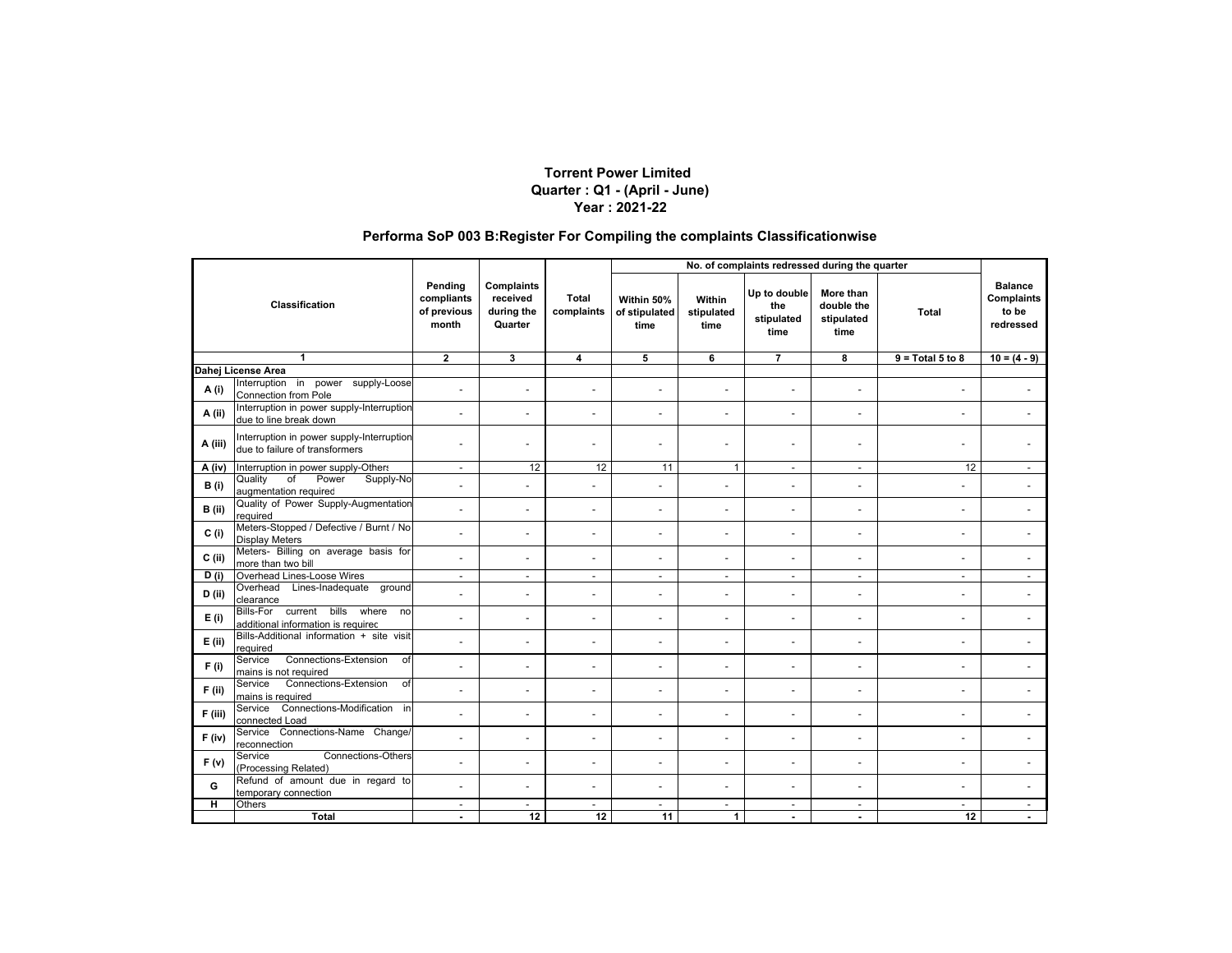#### **Performa SoP 004: Publicity carried out**

| Sr. No.      | Actions or steps carried out by the distribution licensee towards<br>public awareness in the quarter | Likely number of consumers influenced | Details about media                                |  |
|--------------|------------------------------------------------------------------------------------------------------|---------------------------------------|----------------------------------------------------|--|
|              | Dahej License area                                                                                   |                                       |                                                    |  |
|              | <b>Web Site</b>                                                                                      |                                       |                                                    |  |
|              | <b>Bill Glossary</b>                                                                                 |                                       |                                                    |  |
|              | <b>New Tariff</b>                                                                                    |                                       |                                                    |  |
|              | <b>Consumption Calculator</b>                                                                        |                                       |                                                    |  |
|              | <b>Procedural Guidance</b>                                                                           |                                       |                                                    |  |
|              |                                                                                                      |                                       |                                                    |  |
|              | <b>Payment Options</b><br>Contact details                                                            |                                       |                                                    |  |
|              | Call Center details and numbers                                                                      |                                       | Web Site www.torrentpower.com & portal             |  |
| 1            | Torrent Power Mobile Links concept and details                                                       | Consumers at large                    | https://connect.torrentpower.com                   |  |
|              | Form Downloads (important application forms)                                                         |                                       |                                                    |  |
|              | FAQ's                                                                                                |                                       |                                                    |  |
|              | <b>Consumer Charter</b>                                                                              |                                       |                                                    |  |
|              | Online Bill Payment (how to pay and related forms)                                                   |                                       |                                                    |  |
|              | <b>Energy Conservation tips</b>                                                                      |                                       |                                                    |  |
|              | <b>Safety Tips</b>                                                                                   |                                       |                                                    |  |
|              | Electricity Supply Code (copy of the code                                                            |                                       |                                                    |  |
|              | <b>Information Boards</b>                                                                            |                                       |                                                    |  |
| $\mathbf{2}$ | Grievance Redressal Options (Internal redressal committee/ Consumer                                  |                                       |                                                    |  |
|              | Redressal Forum), In the Interest of Consumers by GERC & Application                                 | 116 (At one office)                   | <b>Information Board</b>                           |  |
|              | <b>Processing Charges</b>                                                                            |                                       |                                                    |  |
| 3            | <b>Banners</b>                                                                                       |                                       |                                                    |  |
|              | Portal Connect information displayed at different locations                                          | 10                                    | Displayed at Plot No. Z/21 office                  |  |
|              | <b>Bills</b>                                                                                         |                                       |                                                    |  |
| 4            | Front side : Portal Connect Information, Energy Saving Tips                                          | 116                                   | Information about Call Centre Info, Portal Connect |  |
|              | Back side : Call Centre Info, Portal Connect Information, Redressal                                  |                                       | Information, Energy Saving tips, Redressal forum   |  |
|              | forum details. Tariff rate                                                                           | 116                                   | details, Tariff rate                               |  |
| 5            | <b>Email - Billing</b>                                                                               | 116                                   | Email                                              |  |
| 6            | Power Factor Awareness Programme                                                                     |                                       |                                                    |  |
|              | Personal Visit to HT. LTMD & LT Consumers                                                            |                                       | Consumer was quided for improvement of PF          |  |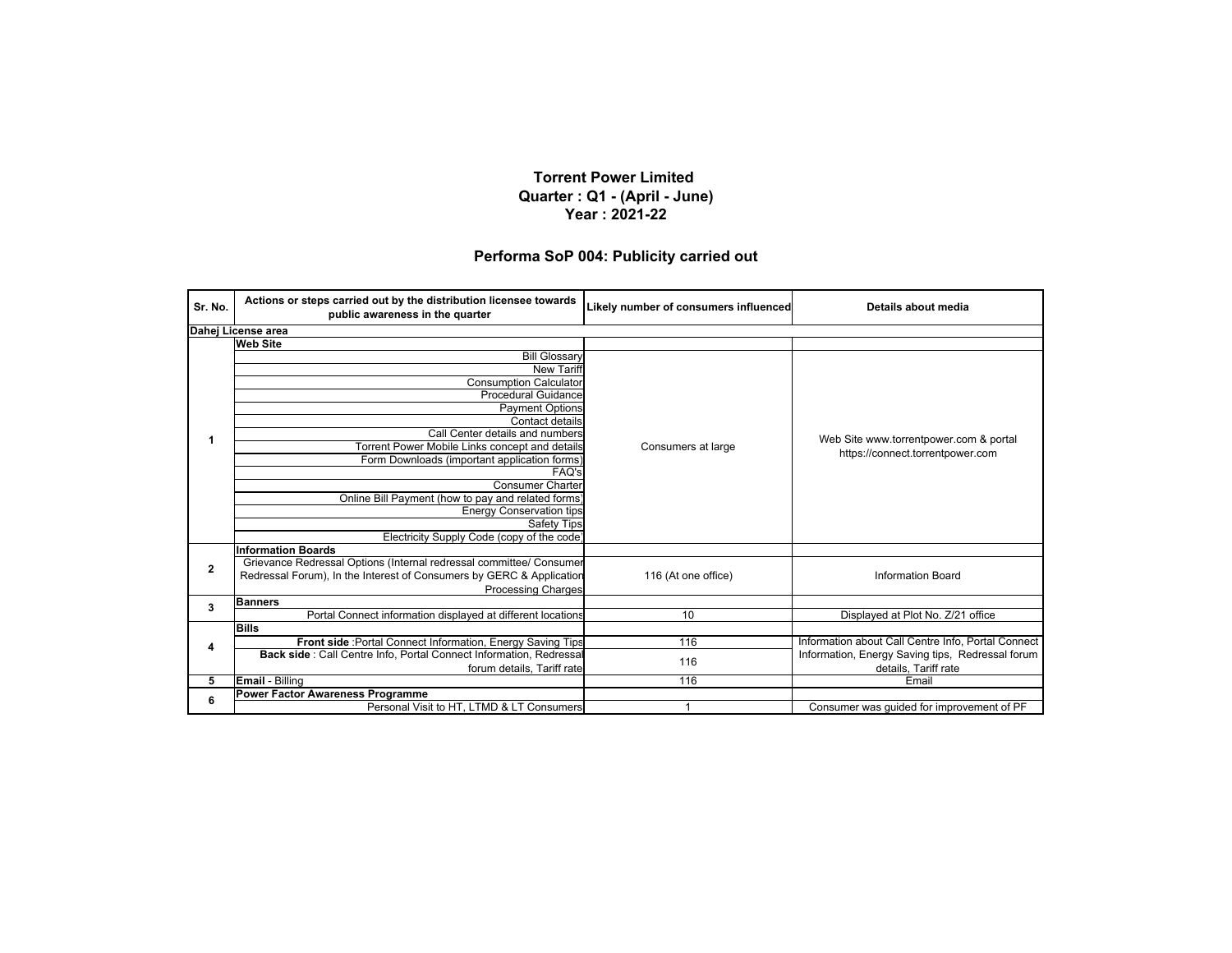# **Performa SoP 005 B : Action taken reported by the Redressal Committee**

| Sr.<br>No. | Month                    | Date and Time* of Meeting Conducted | No. of complaints<br>registered at the<br>meeting | No. of complaints<br>pending at the end of<br>the meeting. |
|------------|--------------------------|-------------------------------------|---------------------------------------------------|------------------------------------------------------------|
|            | Dahei License Area       |                                     |                                                   |                                                            |
| A          | 1st Month of the Quarter | 30-04-2021                          |                                                   |                                                            |
| в          | 2nd Month of the Quarter | 28-05-2021                          |                                                   |                                                            |
|            | 3rd Month of the Quarter | 25-06-2021                          |                                                   |                                                            |

**\* Time - 03:00 PM to 05:00 PM**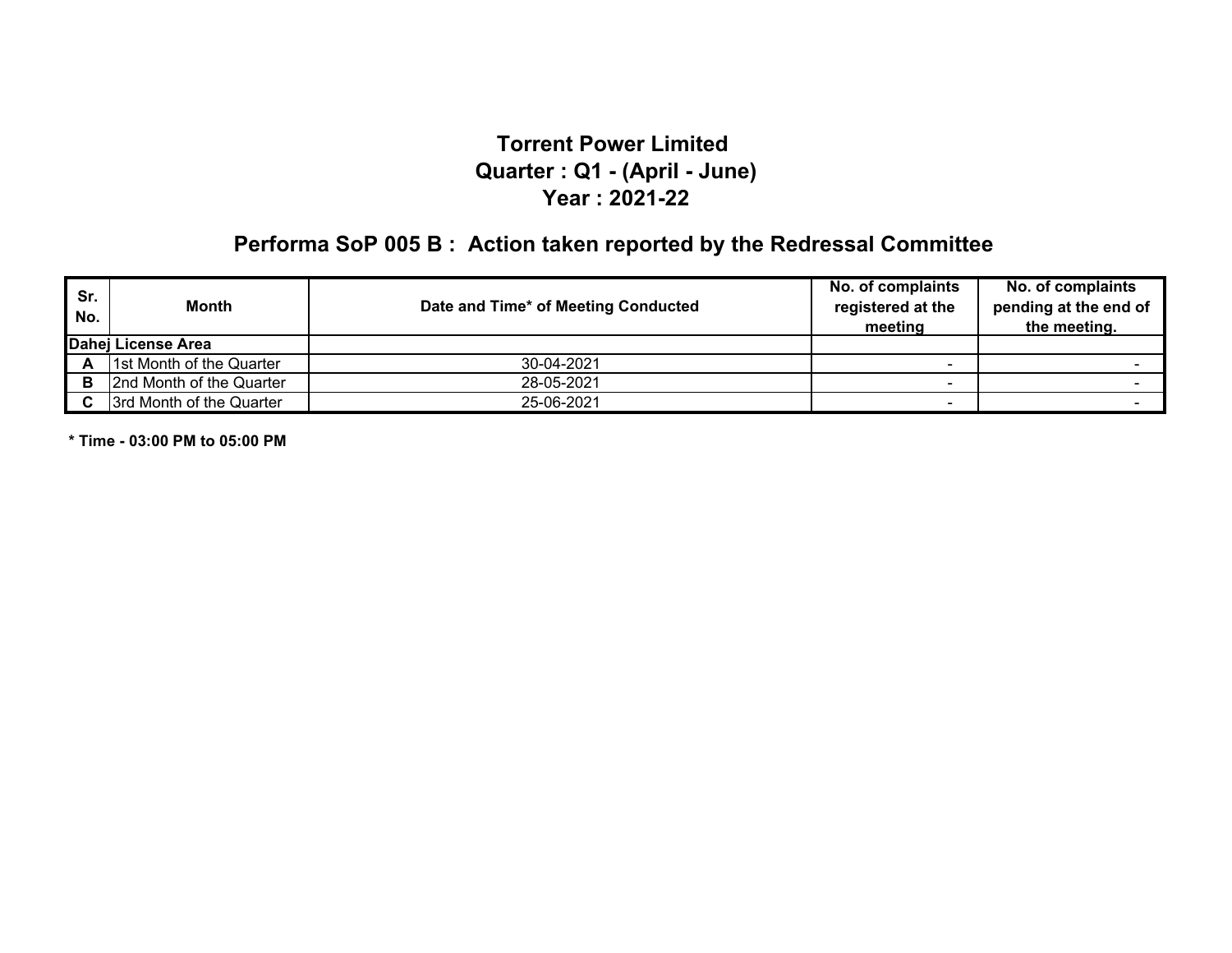### **Performa SoP 006: Failure of Distribution Transformer**

|                    | No. of existing<br><b>Distribution Transformer</b><br>at the start of the quarter during the quarter/year | <b>No. of Distribution</b><br><b>Transformers added</b> | Total number of<br>distribution<br>transformer | Total no of<br><b>Distribution</b><br>transformer<br><b>Failed</b> | 1% failure rate of Distribution<br>transfromer |
|--------------------|-----------------------------------------------------------------------------------------------------------|---------------------------------------------------------|------------------------------------------------|--------------------------------------------------------------------|------------------------------------------------|
|                    | -                                                                                                         |                                                         | $C = A + B$                                    |                                                                    | $H = (D) * 100/C$                              |
| Dahej License Area |                                                                                                           |                                                         |                                                |                                                                    | $0.000\%$                                      |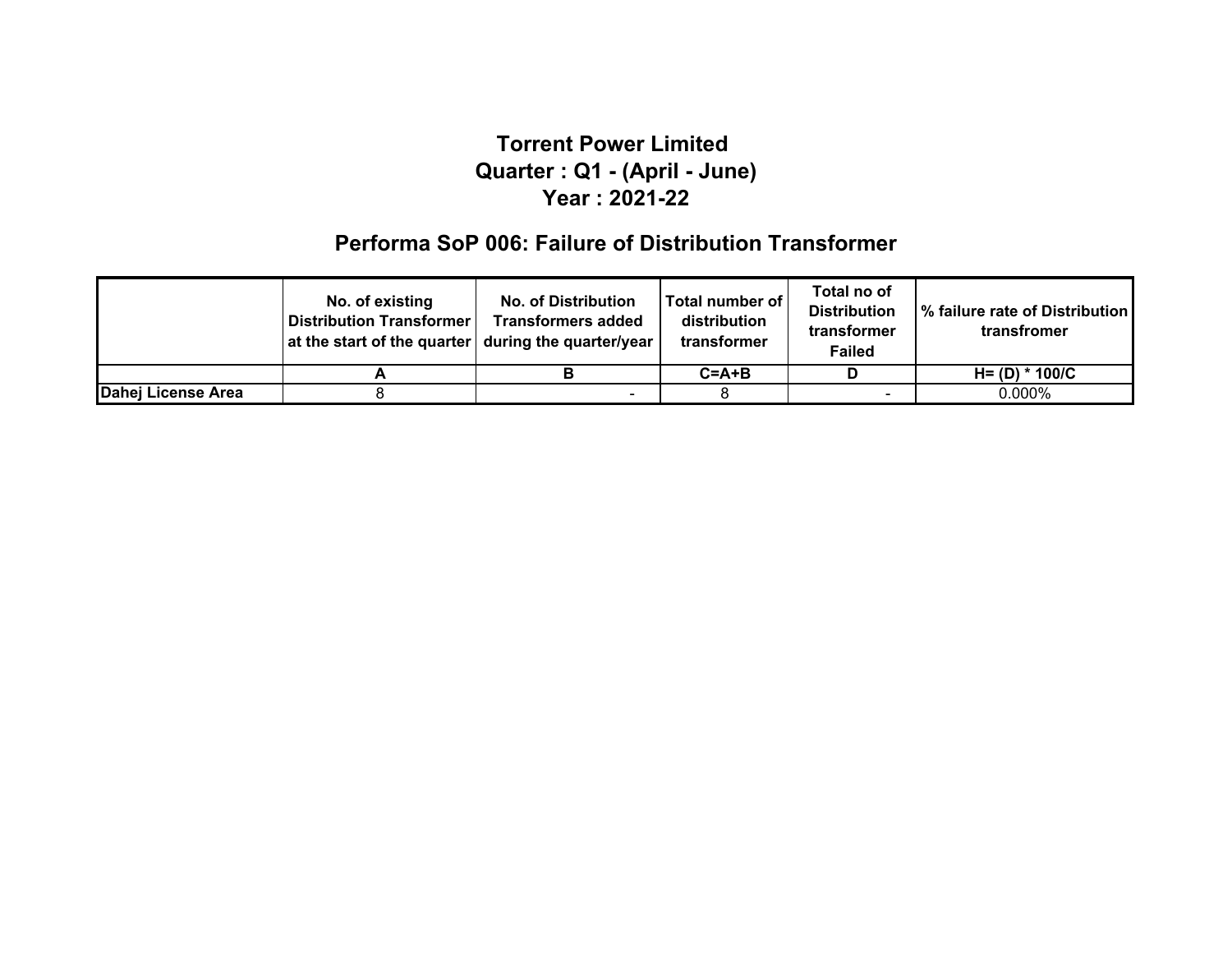### **Performa SoP 007: Failure of Power Transformer**

|                    | <b>No. of existing Power</b><br><b>Transformer at the</b><br>start of the quarter | No. of Power<br><b>Transformers added</b><br>during the quarter/year | <b>Total number of Power</b><br>transformer | <b>Total no of Power</b><br>transformer Failed | I% failure rate of Power I<br>transfromer |
|--------------------|-----------------------------------------------------------------------------------|----------------------------------------------------------------------|---------------------------------------------|------------------------------------------------|-------------------------------------------|
|                    |                                                                                   |                                                                      | $C = A + B$                                 |                                                | $H = (D) * 100/C$                         |
| Dahej License Area |                                                                                   |                                                                      |                                             |                                                | $0.00\%$                                  |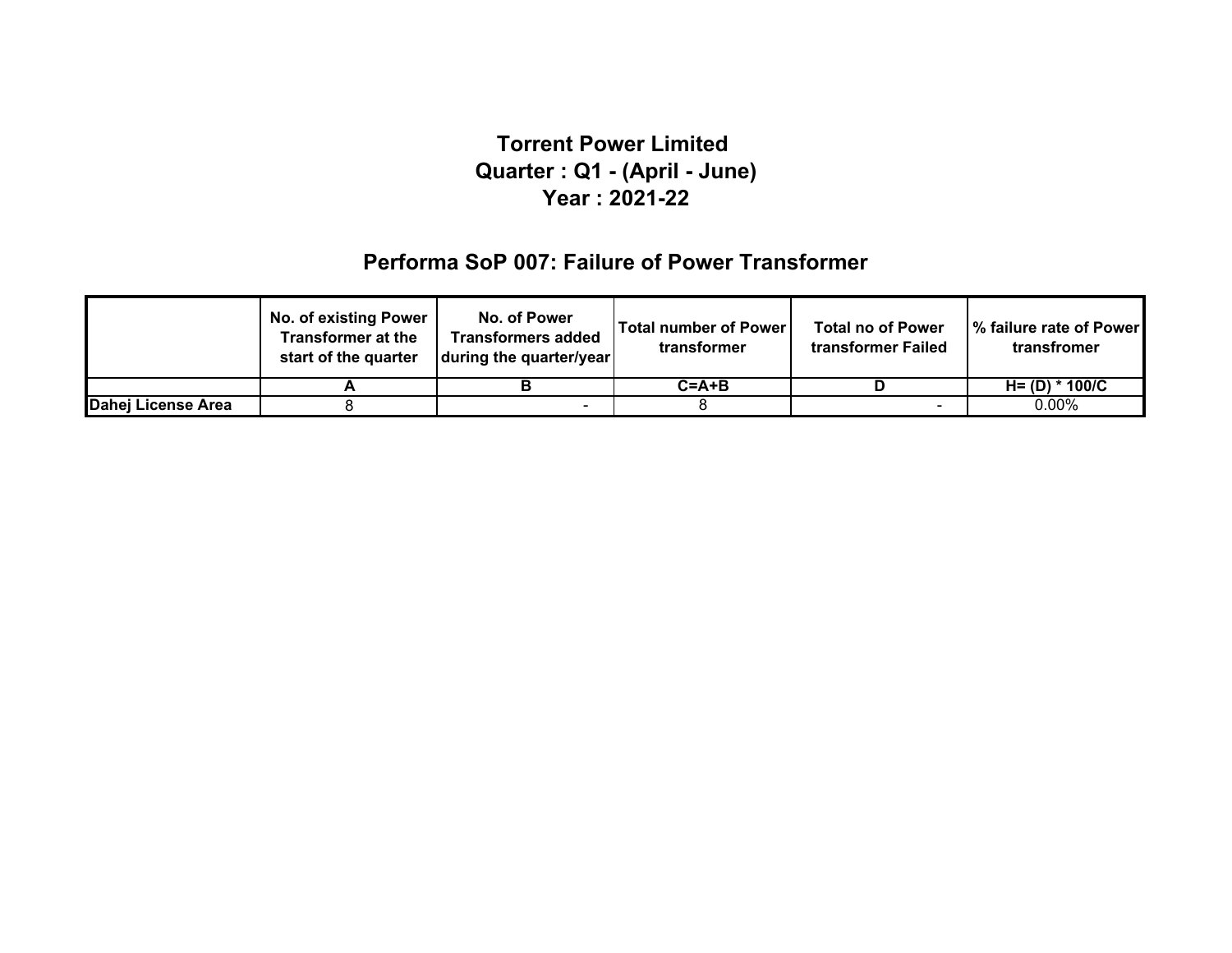### **Performa SoP 011A: System Average Interruption Frequency Index (SAIFI)**

| Sr. No.            | Month    | Ni-Total no of customers for<br>each sustained interruptions | Nt-Total no of<br>customers served | $CI = \sum n_i$ | SAIFI=CI/Nt<br>(Nos.) |
|--------------------|----------|--------------------------------------------------------------|------------------------------------|-----------------|-----------------------|
|                    |          |                                                              |                                    | 5=Total of 3    | $6 = 5/4$             |
| Dahej License Area |          |                                                              |                                    |                 |                       |
|                    | Apr-21   |                                                              |                                    |                 | 0.00                  |
|                    | $Mav-21$ |                                                              | 113                                |                 | 0.00                  |
|                    | Jun-21   |                                                              | 115                                |                 | 0.01                  |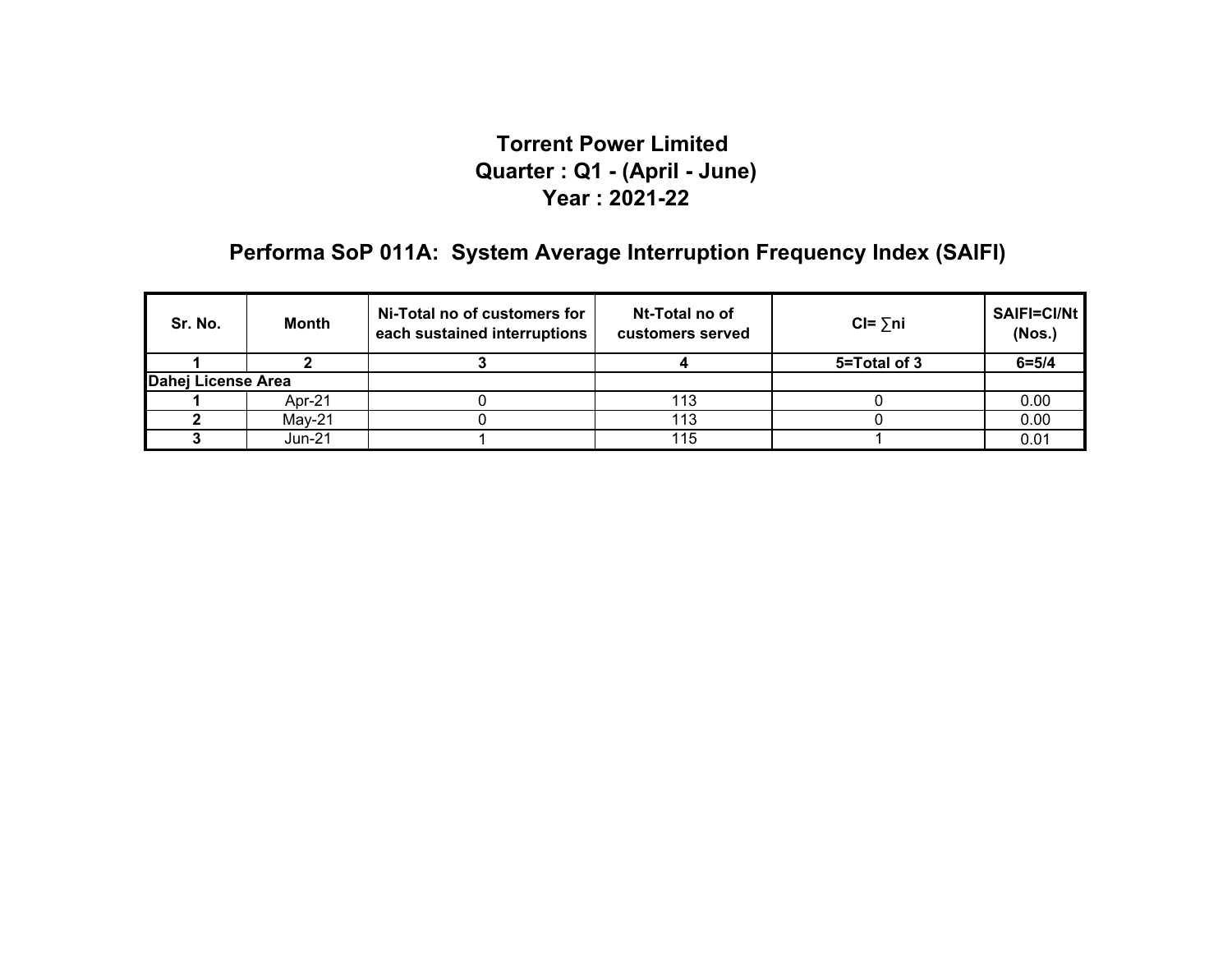### **Performa Sop 011B: System Average Interrruption Duration Index (SAIDI)**

| Sr. No. | Month              | ri=Restoration<br>Time for each<br>interruption<br>event (HH: MM) | Ni-no of<br>interrupted<br>customers for<br>each sustained<br>interruption<br>event (in<br>numbers) | ri*Ni-Total customer<br>interruption Duration<br>(Cust-Hrs.) | <b>Nt-Total no ofl</b><br><b>customers</b><br>served | <b>Customer</b><br>Interruption<br>Duration.<br>$CMI = \sum r i Ni$<br>(Cust-Hrs.) | <b>SAIDI=CMI/Nt</b><br>(HH : MM) |
|---------|--------------------|-------------------------------------------------------------------|-----------------------------------------------------------------------------------------------------|--------------------------------------------------------------|------------------------------------------------------|------------------------------------------------------------------------------------|----------------------------------|
|         |                    |                                                                   |                                                                                                     | $5 = 3*4$                                                    | 6                                                    | 7=Total of 5                                                                       | $8 = 7/6$                        |
|         | Dahej License Area |                                                                   |                                                                                                     |                                                              |                                                      |                                                                                    |                                  |
|         | Apr-21             | 00:00                                                             |                                                                                                     | 00:00                                                        | 113                                                  | 00:00                                                                              | 00:00:00                         |
|         | May-21             | 00:00                                                             |                                                                                                     | 00:00                                                        | 113                                                  | 00:00                                                                              | 00:00:00                         |
|         | Jun-21             | 00:07                                                             |                                                                                                     | 00:07                                                        | 115                                                  | 00:07                                                                              | 00:00:04                         |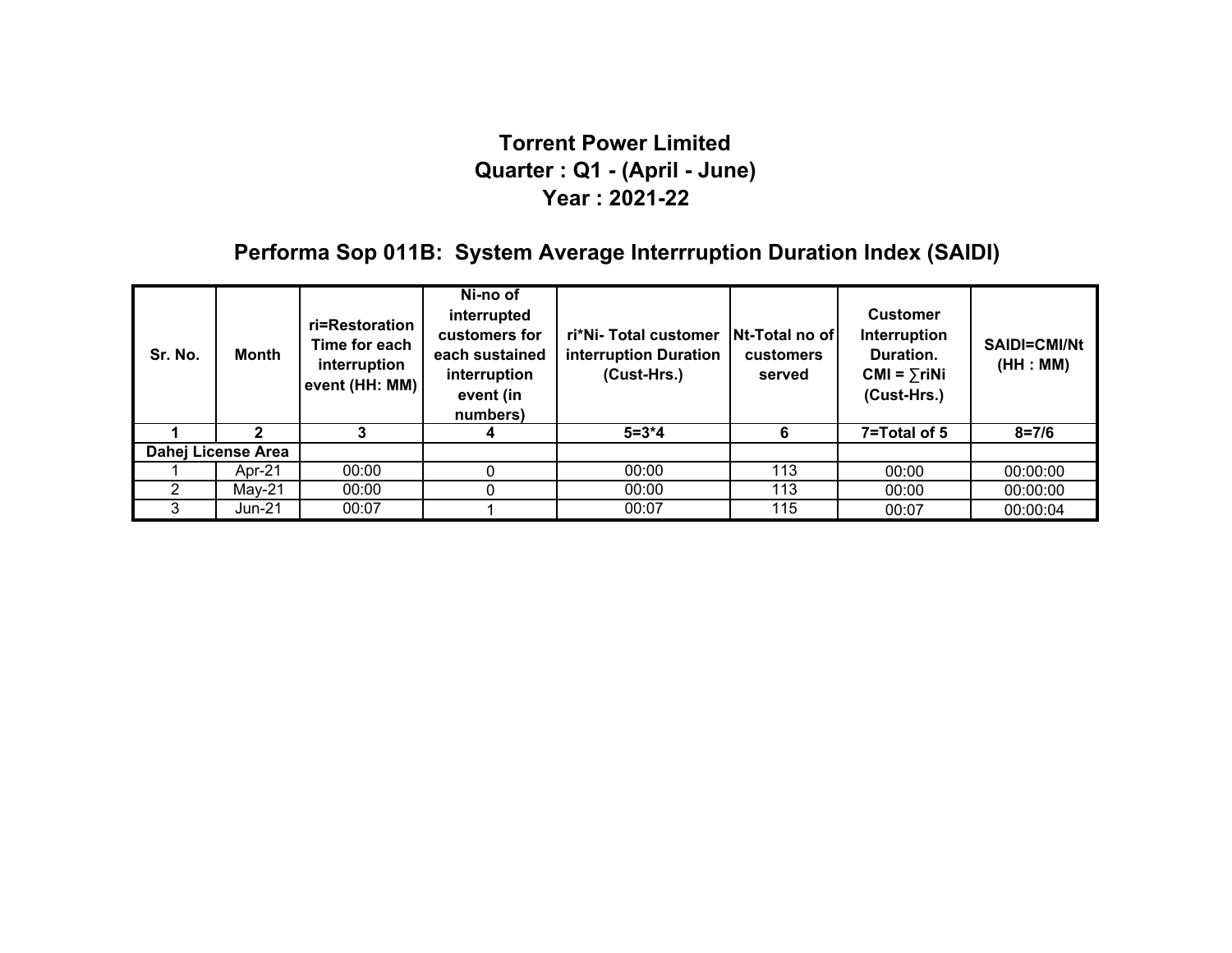## **Performa Sop 011C: Momemtary Average Interruption Frequency Index (MAIFI)**

| Sr. No.            | Month    | Number of<br><b>Momentary</b><br>interruptions<br>IMi | Nmi-Total no of<br>customers for each<br>momentary<br>interruptions | Imi*Nmi Number<br>of customer<br><b>Momentary</b><br>interruptions | Nt-Total no<br>оf<br><b>customers</b><br>served | ∑IMiNmi          | $MAIFI =$<br>∑IMiNmi<br><b>Nt</b> |
|--------------------|----------|-------------------------------------------------------|---------------------------------------------------------------------|--------------------------------------------------------------------|-------------------------------------------------|------------------|-----------------------------------|
|                    |          |                                                       |                                                                     | $5 = 3 * 4$                                                        | 6                                               | $7 = Total of 5$ | $8 = 7/6$                         |
| Dahej License Area |          |                                                       |                                                                     |                                                                    |                                                 |                  |                                   |
|                    | Apr-21   |                                                       |                                                                     |                                                                    | 113                                             |                  |                                   |
|                    | $May-21$ | $\sim$                                                | $\sim$                                                              | ۰                                                                  | 113                                             | $\blacksquare$   |                                   |
|                    | Jun-21   |                                                       |                                                                     |                                                                    | 115                                             |                  |                                   |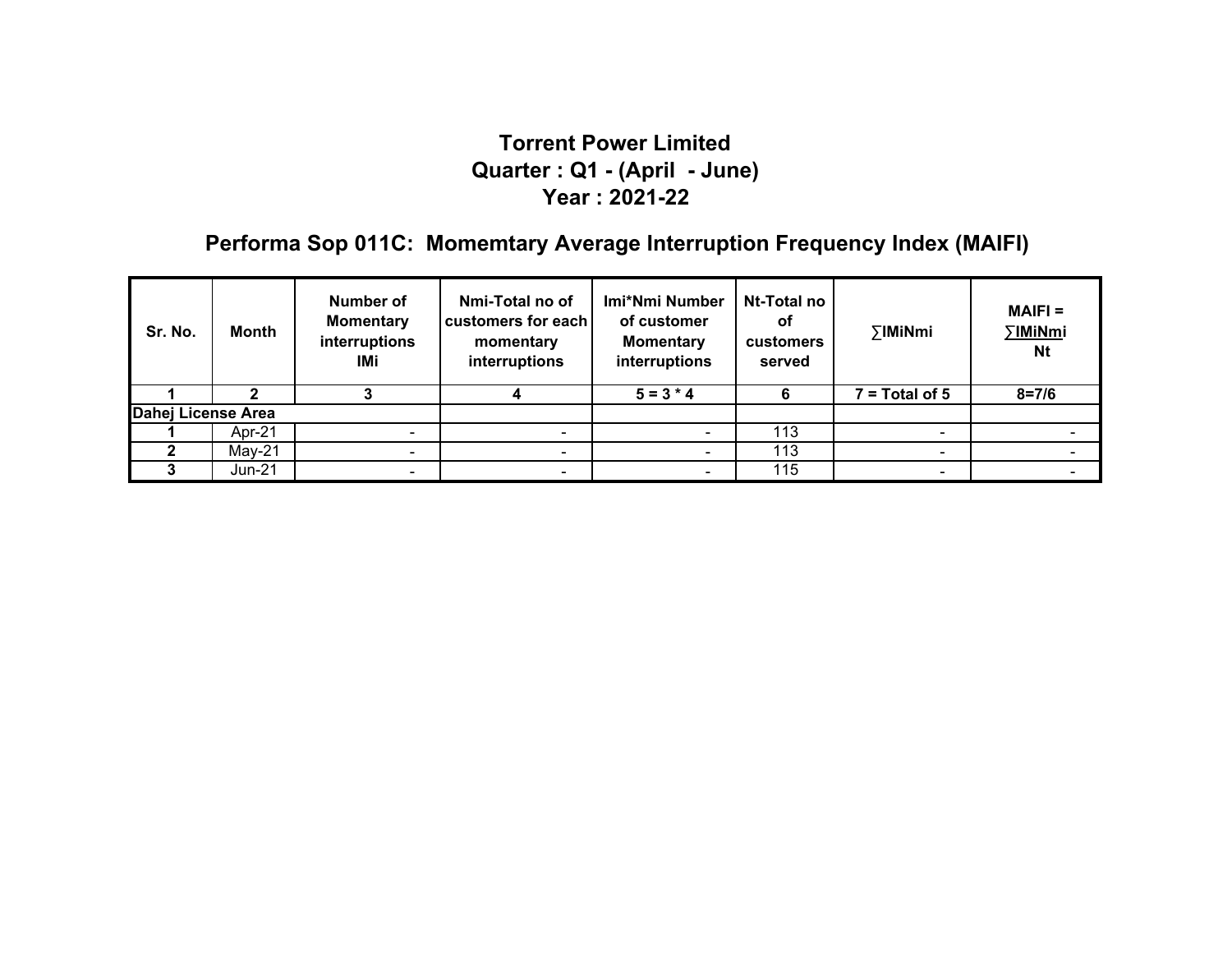### **Performa SoP 013: Meter Faulty**

| <b>Consumer</b><br>category | No. of faulty meters at<br>the start of the quarter | No. of faulty meters<br>added during the quarter | Total no.<br>defective /<br>faulty Meter | No. of faulty<br><b>Meters repaired</b><br>and replaced | No of faulty meters<br>pending at the end of<br>the quarter |
|-----------------------------|-----------------------------------------------------|--------------------------------------------------|------------------------------------------|---------------------------------------------------------|-------------------------------------------------------------|
| Dahej License Area          |                                                     |                                                  |                                          |                                                         |                                                             |
| Single Phase                |                                                     |                                                  |                                          |                                                         |                                                             |
| Three Phase                 | -                                                   |                                                  |                                          |                                                         |                                                             |